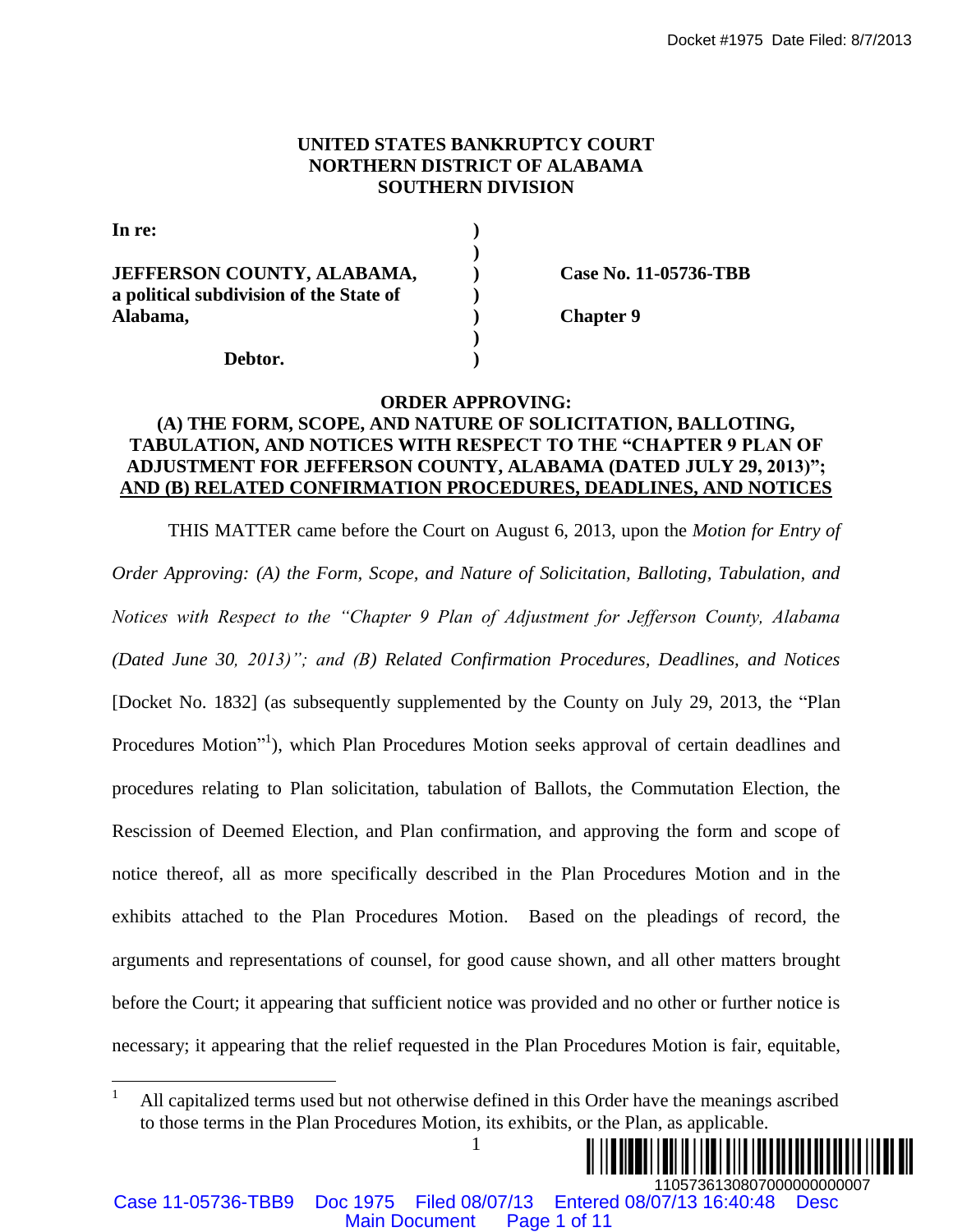and in the best interests of the County, its Creditors, and other parties in interest; after due deliberation thereon; and good and sufficient cause appearing therefor; it is hereby

**ORDERED, ADJUDGED and DECREED** that all objections to the Plan Procedures Motion are OVERRULED in their entirety, and the Plan Procedures Motion is GRANTED as set forth herein; and it is further

**ORDERED, ADJUDGED and DECREED** that the Solicitation Procedures, as described in detail in the Plan Procedures Motion, provide a fair and equitable noticing and voting process and are fully consistent with Bankruptcy Code sections 1125 and 1126, Bankruptcy Rules 2002, 3017, 3018, and 3020, the requirements of the due process clause of the Fifth Amendment to the United States Constitution, and, to the extent applicable, the requirements of the due process clause of the Fourteenth Amendment to the United States Constitution, including because the Solicitation Procedures, as described in detail in the Plan Procedures Motion, will provide good and sufficient notice to all interested parties of the Ballot Record Date, the Ballot Deadline, the Commutation Election, the Rescission of Deemed Election, the Rescission Deadline, the deadline to object to confirmation of the Plan, the deadline to object to the Notice of Non-Voting Status, the Confirmation Hearing, and all related matters; and it is further

**ORDERED, ADJUDGED and DECREED** that the Solicitation Procedures (and the form and manner of notice thereof), including the form of the Confirmation Hearing Notice attached to the Plan Procedures Motion as **Exhibit 1**, the proposed Solicitation Package and General Procedures attached to the Plan Procedures Motion as **Exhibit 2**, the form of Publication Notice attached to the Plan Procedures Motion as **Exhibit 3**, the forms of Ballots and Master Ballots (including all instructions provided therein) attached to the Plan Procedures Motion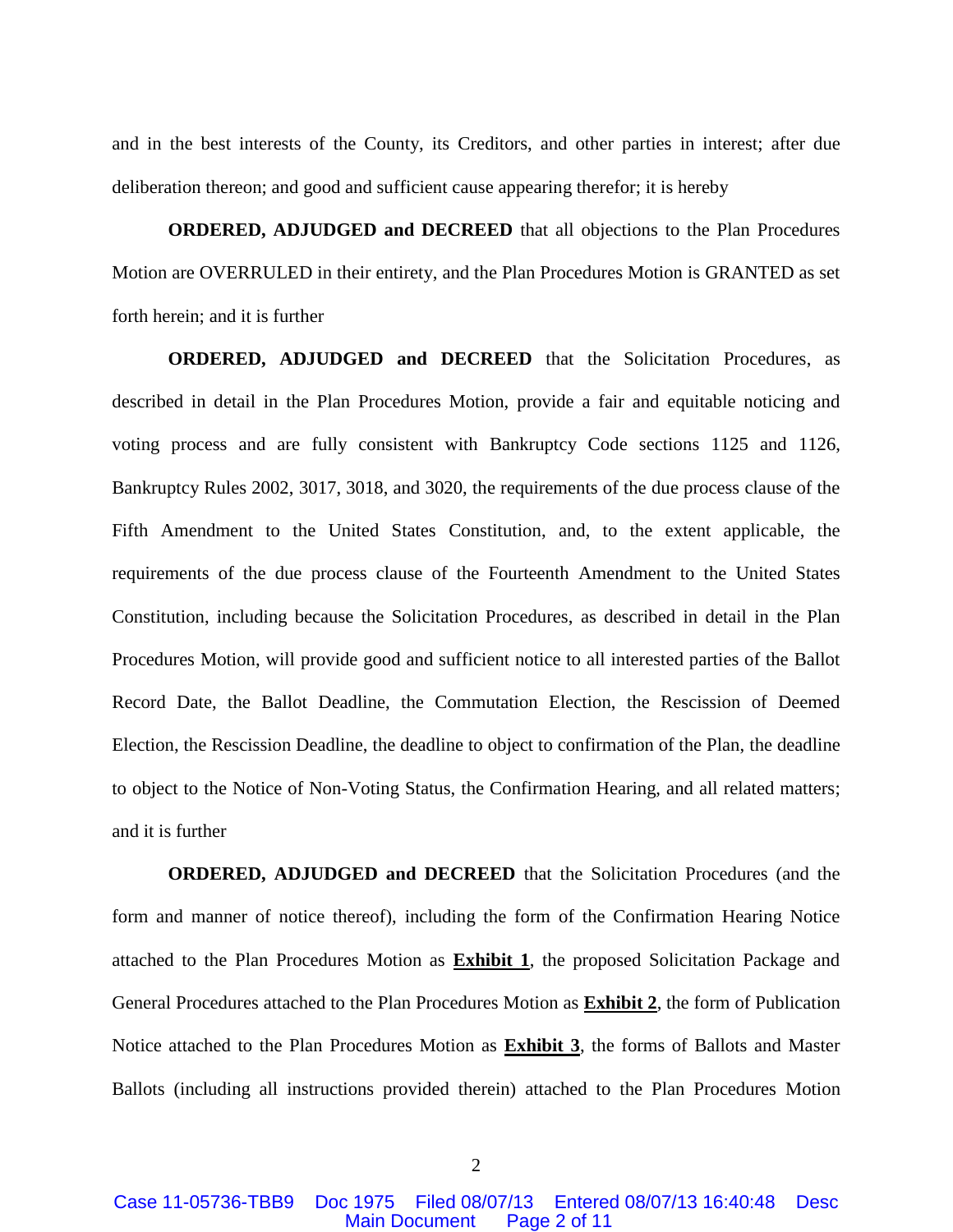collectively as **Exhibit 4(a)-(o)** and as subsequently supplemented by the County, the form of Notice of Non-Voting Status attached to the Plan Procedures Motion as **Exhibit 5**, the proposed Tabulation Rules attached to the Plan Procedures Motion as **Exhibit 6**, the proposed Commutation Election Procedures attached to the Plan Procedures Motion as **Exhibit 7**, and the form of Rescission of Deemed Election Notice (including all of the procedures set forth therein) attached to the Plan Procedures Motion as **Exhibit 8**, are APPROVED in their entirety and in all respects,<sup>2</sup> are incorporated by reference herein, and, in each instance, will be given the same force and effect as if set forth fully in the text of this Order; and it is further

**ORDERED, ADJUDGED and DECREED** that the County shall serve (or cause to be served) the Solicitation Package in accordance with the Solicitation Package and General Procedures on or before **August 21, 2013**; and it is further

**ORDERED, ADJUDGED and DECREED** that the County shall cause the one-time publication of the Publication Notice in each of *The Birmingham News*, *The Bond Buyer*, and *The Wall Street Journal* on or before **August 21, 2013**, which shall constitute adequate and sufficient notice, complies with the requirements of the due process clause of the Fifth Amendment to the United States Constitution, and, to the extent applicable, complies with the requirements of the due process clause of the Fourteenth Amendment to the United States Constitution, of the contents of the Confirmation Hearing Notice, including with respect to information on the Solicitation Packages, the Commutation Election, the Rescission of Deemed Election, and injunctions and releases provided under the Plan, on all claimants whose identity is

 $\overline{a}$ 

<sup>2</sup> In each instance, the County is authorized to revise such exhibit as may be appropriate or necessary to (i) reflect the revision of the Plan's date from June 30, 2013, to July 29, 2013; and (ii) correct the address of the court at which the Confirmation Hearing will be held.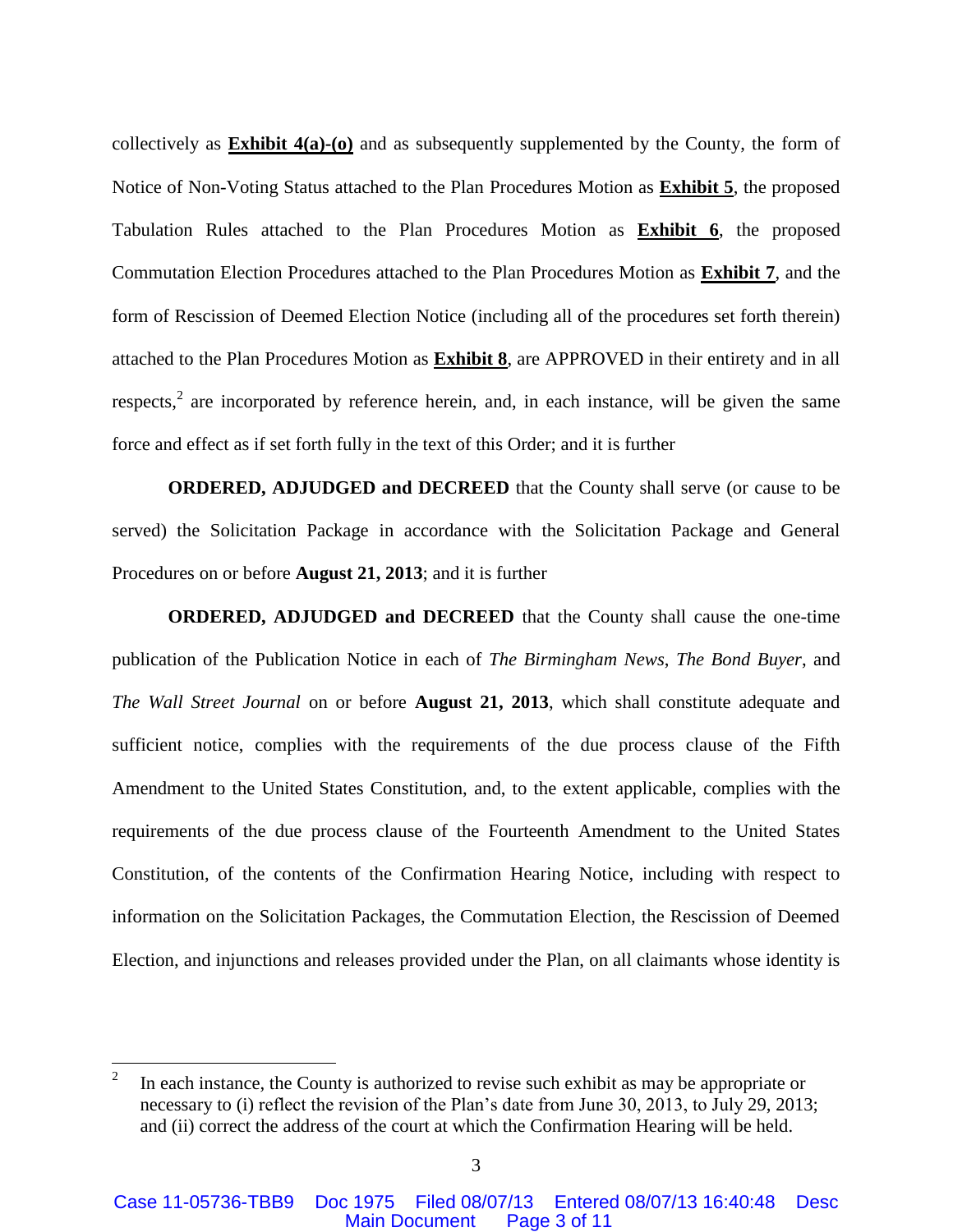neither known to nor reasonably ascertainable by the County and on any other claimants that do not otherwise receive the Solicitation Package or Confirmation Hearing Notice; and it is further

**ORDERED, ADJUDGED and DECREED** that the holders of Claims in those classes of Claims that are unimpaired and conclusively presumed to accept the Plan under Bankruptcy Code section 1126(f) (i.e., Classes 3-A, 3-B, 4, 5-B, 5-C, and 8) or are Impaired and deemed to reject the Plan under Bankruptcy Code section 1126(g) (i.e., Classes 1-E, 1-F, and 9) are not entitled to vote on the Plan on account of such Claims, and the County shall serve the Notice of Non-Voting Status on such holders on or before **August 21, 2013**; and it is further

**ORDERED, ADJUDGED and DECREED** that, for the avoidance of doubt, the Sewer Plan Support Parties and the Sewer Warrant Trustee may discuss the Plan and the decision to make or not make the Commutation Election, including making recommendations with respect thereto, with individual holders of Sewer Warrants from and after the date on which the Solicitation Package is served (or caused to be served) by the County; and it is further

**ORDERED, ADJUDGED and DECREED** that the Disclosure Statement, the Plan, the Confirmation Hearing Notice, the Rescission of Deemed Election Notice, the Ballots, and the Notice of Non-Voting Status provide all parties in interest with good and sufficient notice, complies with the requirements of the due process clause of the Fifth Amendment to the United States Constitution, and, to the extent applicable, complies with the requirements of the due process clause of the Fourteenth Amendment to the United States Constitution, regarding the Commutation Election, the Rescission of Deemed Election, the Notice of Non-Voting Status, and all other settlement, release, exculpation, and injunction provisions contained in the Plan in compliance with Bankruptcy Rule 3016(c); and it is further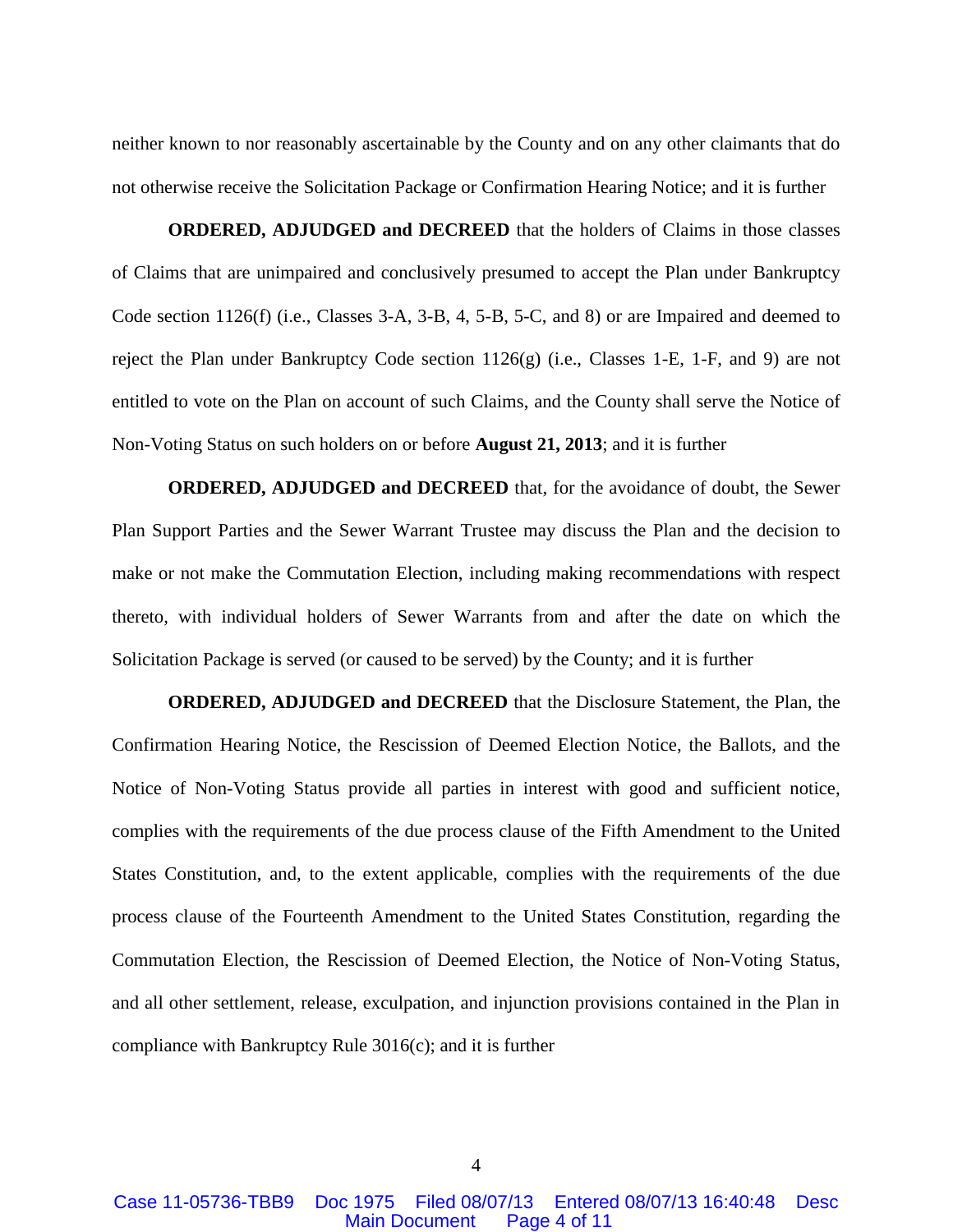**ORDERED, ADJUDGED and DECREED** that the Ballot Record Date is **August 6, 2013**; and it is further

**ORDERED, ADJUDGED and DECREED** that the deadline for filing and serving objections, if any, to Claims solely for purposes of determining which Creditors are entitled to vote to accept or reject the Plan (and thus not an applicable deadline or otherwise relevant to any other potential objections regarding any Claim) is **September 13, 2013**; and it is further

**ORDERED, ADJUDGED and DECREED** that any claimant filing a Rule 3018 Motion must file and serve such motion on the County's counsel so that it is received by the later of (x) **September 27, 2013**, and (y) ten (10) calendar days after the date of service of a notice of objection, if any, to the applicable Claim; and it is further

**ORDERED, ADJUDGED and DECREED** that the County shall file and serve its response to any Rule 3018 Motion on or before **October 11, 2013**; and it is further

**ORDERED, ADJUDGED and DECREED** that the County shall file and serve the Plan Supplement on or before **September 30, 2013**; and it is further

**ORDERED, ADJUDGED and DECREED** that the Ballot Deadline is **October 7, 2013 at 5:00 p.m. (prevailing Central time)**, and to be counted as a vote to accept or reject the Plan, each Ballot and Master Ballot, as applicable, must be properly executed, completed, and delivered to the Ballot Tabulator so that such Ballot or Master Ballot is actually received by the Ballot Tabulator no later than the Ballot Deadline; and it is further

**ORDERED, ADJUDGED and DECREED** that objections to confirmation of the Plan, *other than* any objection by a non-debtor party to an executory contract or an unexpired lease to be assumed under the Plan to such assumption or to the proposed Cure Payment it is to receive under the Plan, if any, must: (a) be in writing, (b) specify the name and address of the party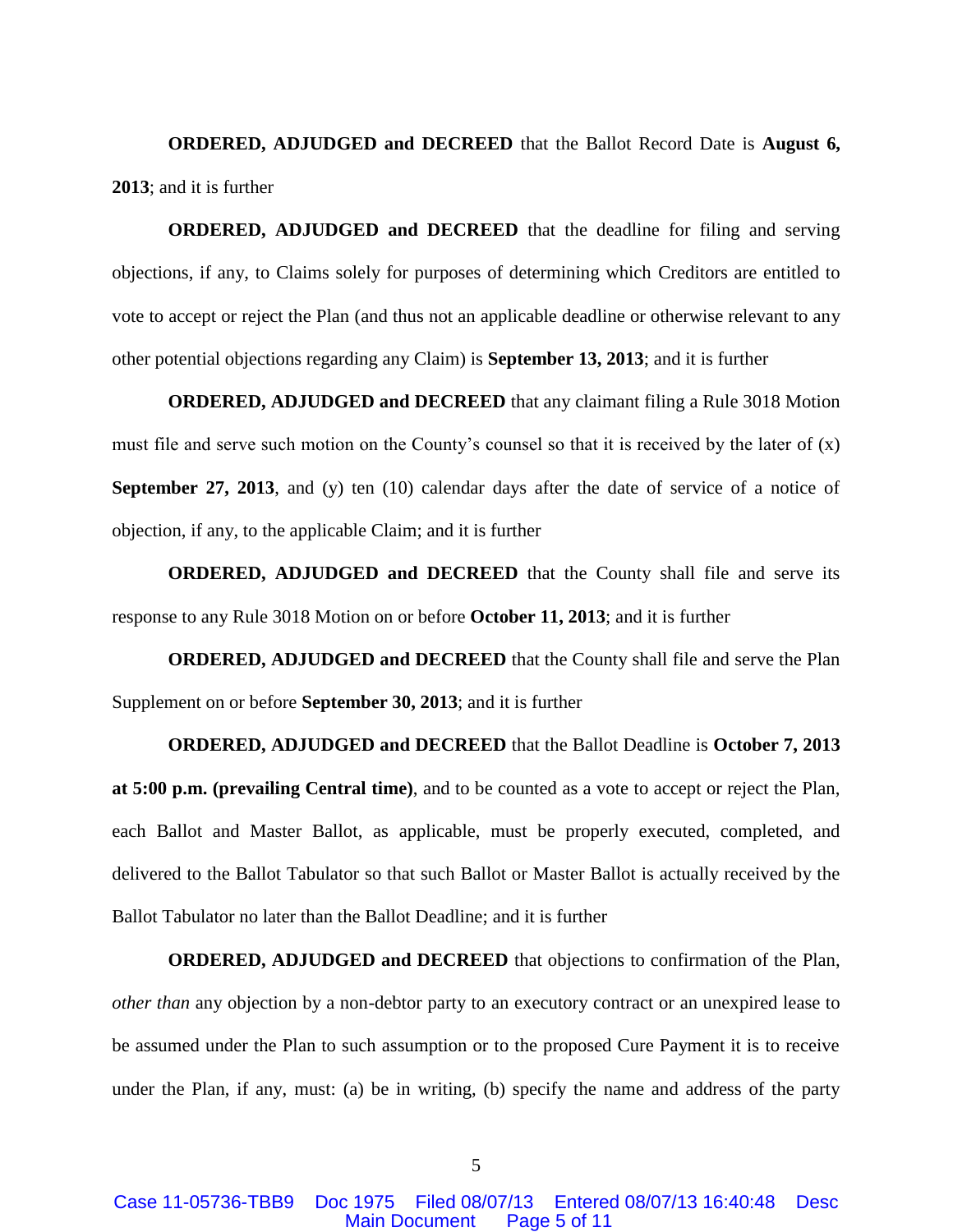objecting, (c) set forth the amount of the objecting party's Claims and any other grounds giving the objecting party standing to object, (d) set forth with particularity the legal and factual grounds for the objection, (e) be accompanied by the objecting party's evidentiary support for its objection, including declarations made under penalty of perjury and other admissible documentary evidence, and (f) be served on the County and the Master Service List Parties so that they are actually received no later than **4:00 p.m., prevailing Central time, on October 7, 2013**; and it is further

**ORDERED, ADJUDGED and DECREED** that any objections by a non-debtor party to an executory contract or an unexpired lease to be assumed under the Plan to such assumption or to the proposed Cure Payment it is to receive under the Plan, if any, must (a) be in writing, (b) specify the name and address of the party objecting, (c) set forth with particularity the legal and factual grounds for the objection, (d) be accompanied by the objecting party's evidentiary support for its objection, including declarations made under penalty of perjury and other admissible documentary evidence, and (e) be served on the County and the Master Service List Parties so that they are actually received no later than **4:00 p.m., prevailing Central time, on October 21, 2013**; and it is further

**ORDERED, ADJUDGED and DECREED** that any objection not timely filed and served will be deemed to be waived, will not be heard by the Court, and will be deemed to be a consent to the Court's entry of an order confirming the Plan; any evidence that is not timely filed and served will be stricken from the record and will not be considered in determining any contested matter at the Confirmation Hearing; and any failure of a non-debtor party to an executory contract or an unexpired lease to be assumed under the Plan to timely file and serve an objection and supporting evidence shall be deemed to waive any and all objections to the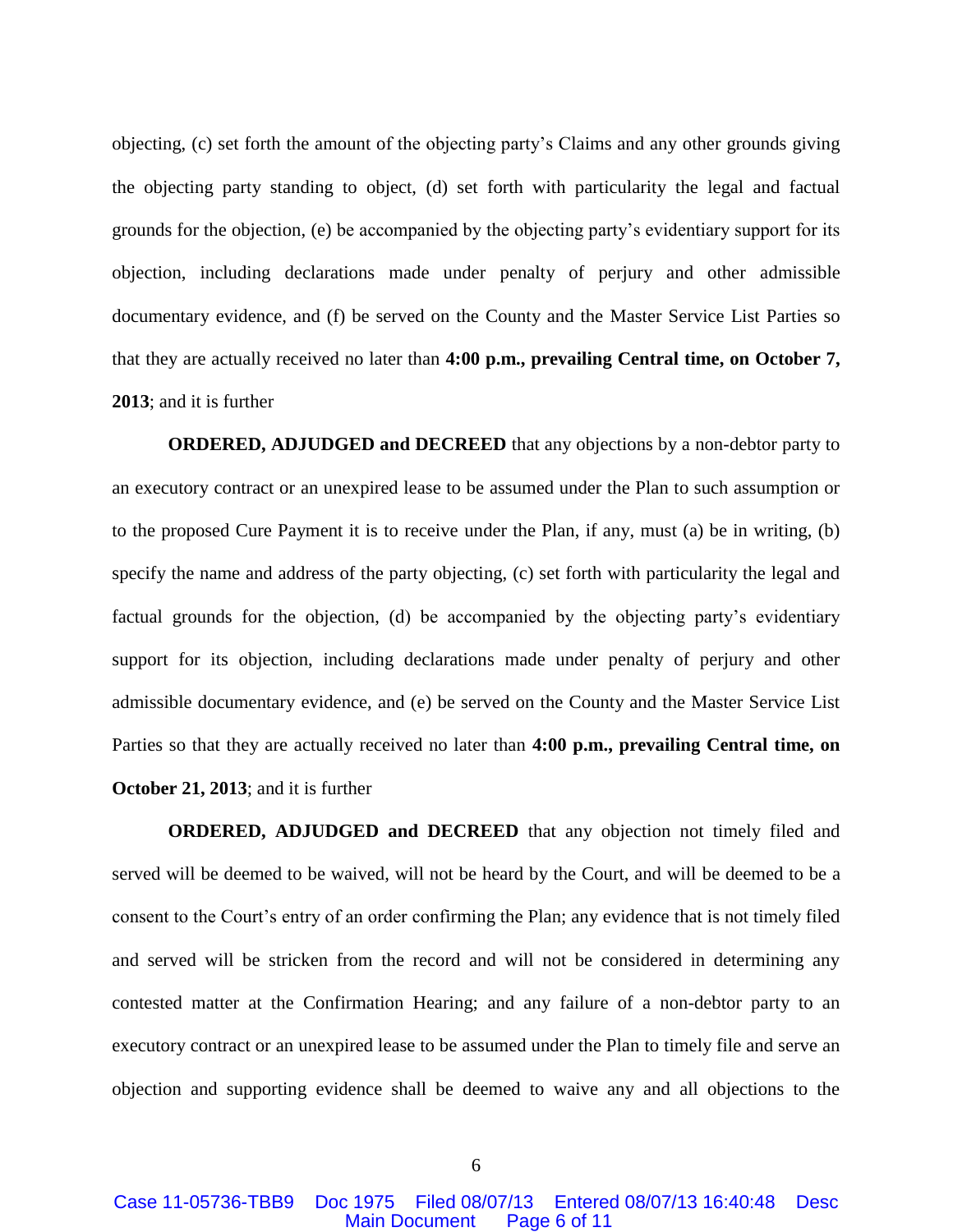proposed assumption (including the proposed Cure Payment, if any) of its contract or lease; and it is further

**ORDERED, ADJUDGED and DECREED** that the County shall file a consolidated response to objections to confirmation of the Plan, if any, on or before **November 5, 2013**; and it is further

**ORDERED, ADJUDGED and DECREED** that the County shall file and serve the Plan Ballot Summary, the County's documentary evidence in support of confirmation of the Plan, and any supplement to the County's omnibus reply to any objections to confirmation of the Plan on or before **November 8, 2013**; and it is further

**ORDERED, ADJUDGED and DECREED** that the Confirmation Hearing is scheduled to commence on **November 12, 2013 at 9:00 a.m. (prevailing Central time)** before the Honorable Thomas B. Bennett, United States Bankruptcy Court, 505 20th Street, Birmingham, Alabama 35203, and may be continued from time to time by the Court or the County without further notice other than an announcement of the adjournment at the Confirmation Hearing or any continued hearing; and it is further

**ORDERED, ADJUDGED and DECREED** that CEDE & Company ("CEDE") and The Depository Trust Company ("DTC") shall provide the County within five (5) Business Days of the date of this Order with a listing of the names and addresses of all Institutional Nominees that as of the Ballot Record Date held, directly or indirectly, any of the Warrants; and it is further

**ORDERED, ADJUDGED and DECREED** that, with respect to tabulating Master Ballots and ballots sent to a Beneficial Holder of Warrants ("Beneficial Holder Ballots"), the Institutional Nominees shall (i) upon receipt of the Solicitation Packages from the Ballot Tabulator, cause the Solicitation Packages to be forwarded immediately to the Beneficial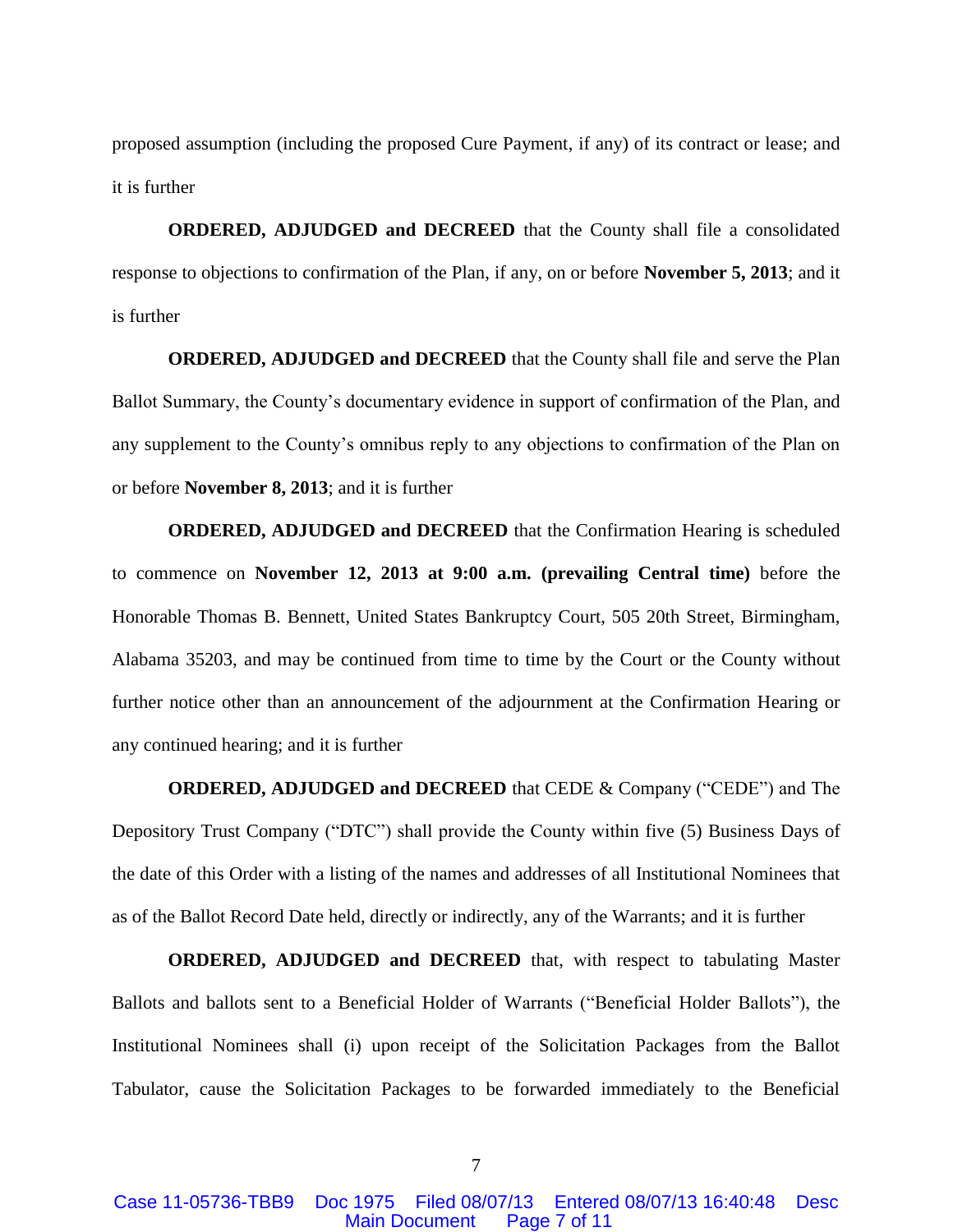Holders of the Warrants, (ii) collect individual Beneficial Holder Ballots from the Beneficial Holders accepting or rejecting the Plan and, with respect to Beneficial Holder Ballots from Beneficial Holders of Sewer Warrants, making or not making the Commutation Election, (iii) summarize the results of all votes cast on the Plan and, if applicable, elections made regarding the Commutation Election, by the Beneficial Holders on and return the applicable Master Ballot to the Ballot Tabulator by the Ballot Deadline, and (iv) provide the Ballot Tabulator with copies of all Beneficial Holder Ballots received by such Institutional Nominee by the Ballot Deadline; and it is further

**ORDERED, ADJUDGED and DECREED** that, with respect to the distribution and tabulation of Beneficial Holder Ballots applicable to the Class 1-A (Sewer Warrant Claims) and Class 1-B (Bank Warrant Claims and Primary Standby Sewer Warrant Claims) Claims held by the Designated Sewer Plan Support Parties, the County and the Ballot Tabulator are authorized and allowed to utilize the Sewer Plan Support Ballot Procedures (including the form of Designated Sewer Plan Support Parties' Beneficial Ballot cover sheet attached to the Plan Procedures Motion as **Exhibit 4(p)**), the Ballot Tabulator is authorized hereunder to rely upon the terms of each Beneficial Holder Ballot delivered directly to the Ballot Tabulator by a Designated Sewer Plan Support Party and shall, in accordance with the General Procedures, recognize for all purposes such Beneficial Holder Ballots as the valid and controlling Ballots of such Creditors for voting, election, and tabulation purposes without any liability to any party whatsoever, and the County may address any unforeseen balloting issues that may arise with respect to any Ballots cast or to be cast by any of the Sewer Plan Support Parties through a stipulation to be Filed on the docket in the Case; and it is further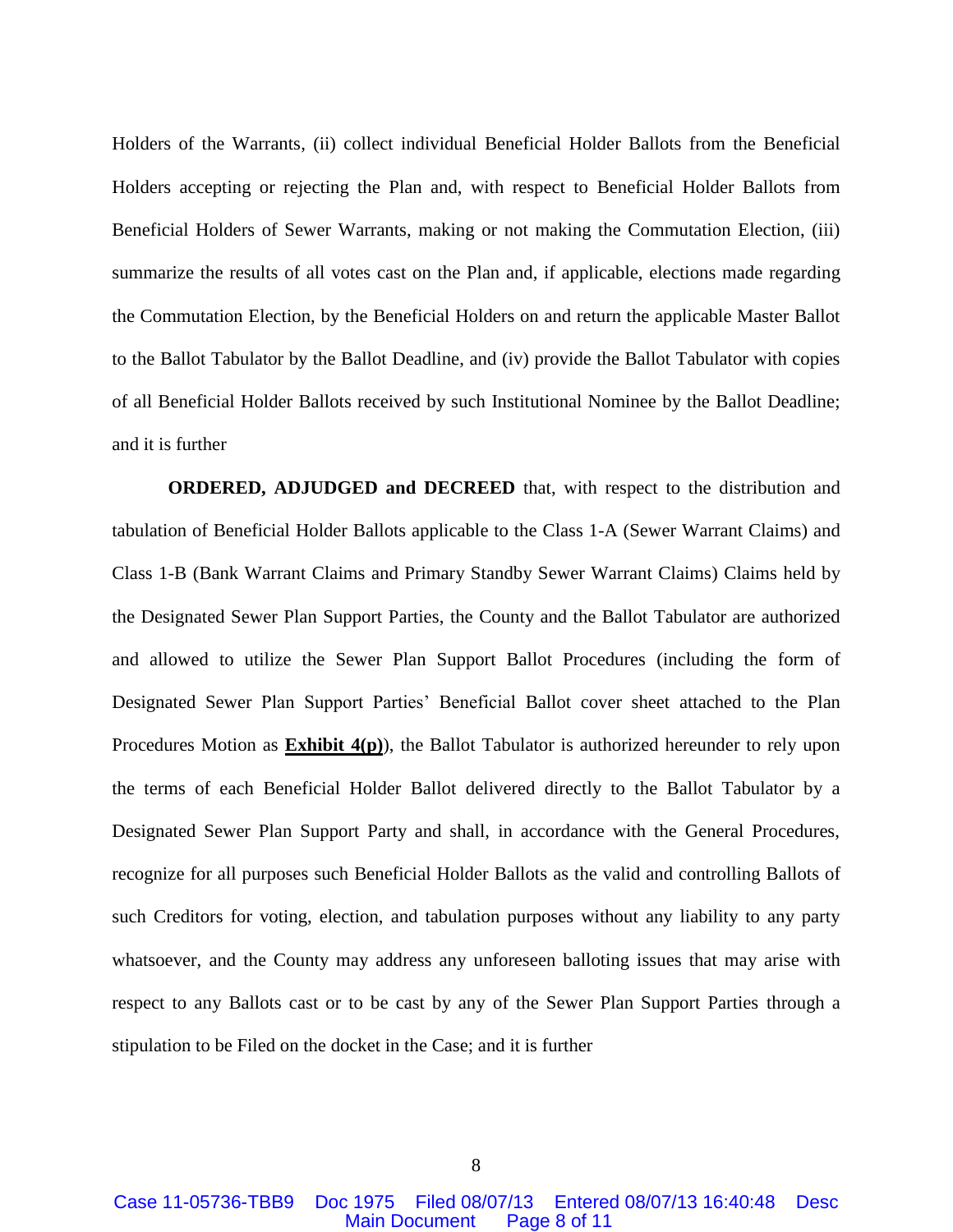**ORDERED, ADJUDGED and DECREED** that, with respect to Deemed Commuting Holders to which the Rescission of Deemed Election is available, the Institutional Nominees shall (i) as soon as practicable after the Ballot Deadline, cause the Rescission of Deemed Election Notice (which contains the beneficial and master forms for the Rescission of Deemed Election) to be forwarded to such Deemed Commuting Holders, (ii) collect any Rescission of Deemed Election beneficial forms properly completed and timely returned by any Deemed Commuting Holders, (iii) transcribe the contents of all Rescission of Deemed Election beneficial forms properly completed and timely returned by any Deemed Commuting Holders duly exercising a Rescission of Deemed Election onto a Rescission of Deemed Election master form, (iv) return the Rescission of Deemed Election master form to the Ballot Tabulator by the Rescission Deadline, and (v) return by the Rescission Deadline copies of all properly completed Rescission of Deemed Election beneficial forms to each of the Ballot Tabulator, the County, and Assured; and it is further

**ORDERED, ADJUDGED and DECREED** that holders of Series 2003-C-9 Through C-10 Sewer Warrants that affirmatively checked the applicable box on their respective Ballot indicating whether or not they were making the Commutation Election on or before the Ballot Deadline will not receive the Rescission of Deemed Election Notice as such holders will not be permitted to exercise any Rescission of Deemed Election; and it is further

**ORDERED, ADJUDGED and DECREED** that the Clerk of the Court shall establish and maintain a website or webpages accessible through the Court's website, www.alnb.uscourts.gov, through which the Plan, the Disclosure Statement, the Disclosure Statement Order, the Confirmation Hearing Notice, the Plan Procedures Motion, and this Order will be available for review and download by the public; and it is further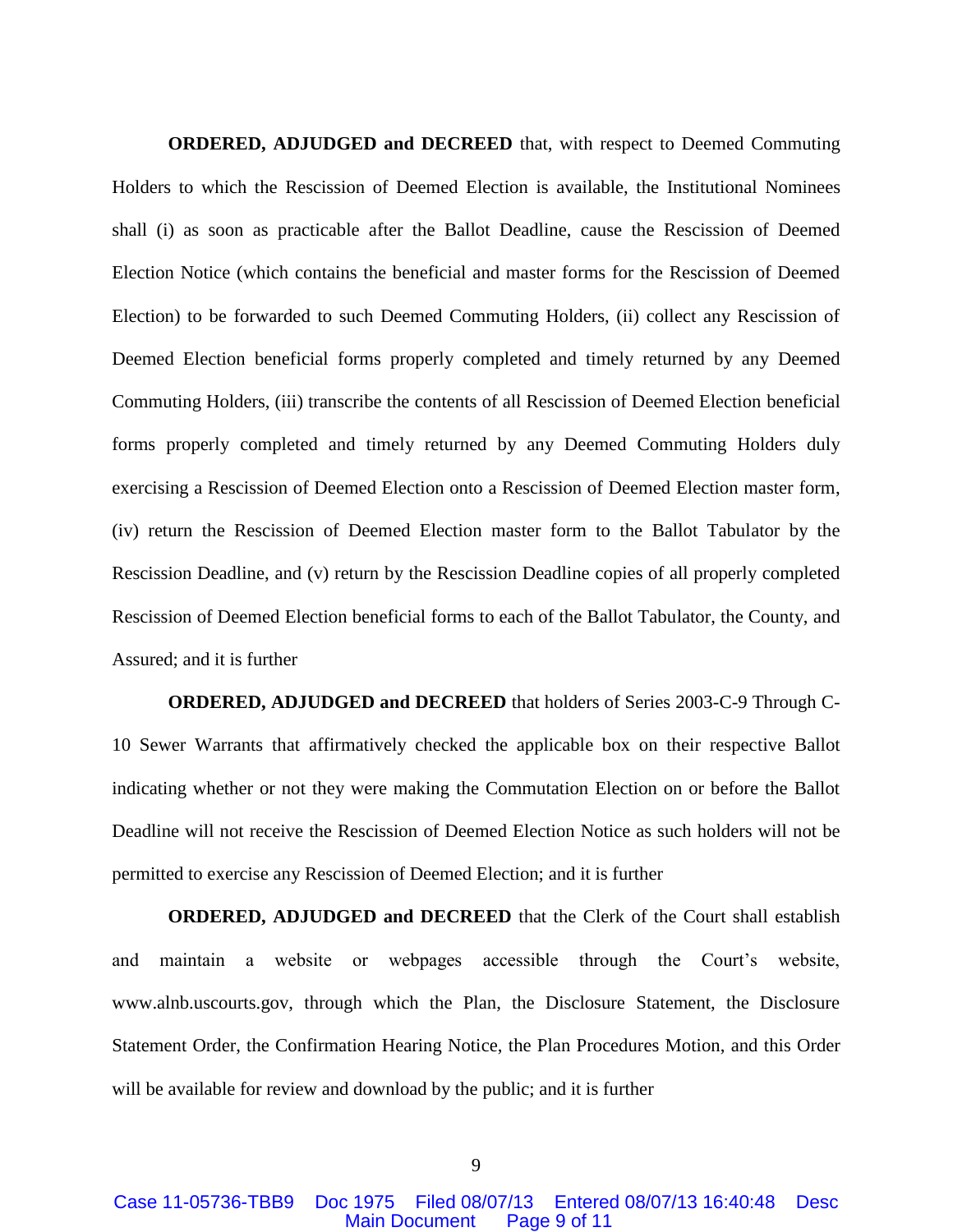**ORDERED, ADJUDGED and DECREED** that the County is authorized to make nonsubstantive or immaterial changes to the Plan (in accordance with the terms thereof and Bankruptcy Code section 942), the Ballots, the Master Ballots, and all related documents (including, without limitation, all exhibits to the Plan Procedures Motion) without further order of the Court, including, without limitation, (i) making ministerial changes to correct typographical and grammatical errors, and making conforming changes among the Disclosure Statement, the Plan, the Ballots, the Master Ballots, and any other materials in the Solicitation Packages prior to mailing as may be appropriate; and (ii) altering the format of such documents to facilitate their prompt and economical distribution (e.g., if applicable, single spacing the documents, removing pleading lines, and the like); and it is further

**ORDERED, ADJUDGED and DECREED** that the terms and conditions of this Order shall be immediately effective and enforceable upon its entry; and it is further

**ORDERED, ADJUDGED and DECREED** that the County is authorized, in its discretion, to take or refrain from taking any action necessary or appropriate to effectuate the terms of and relief granted pursuant to this Order in accordance with the Plan Procedures Motion and without further order of the Court; and it is further

**ORDERED, ADJUDGED and DECREED** that this Court retains jurisdiction to hear and determine all matters arising from or related to the implementation, interpretation, and enforcement of this Order; and it is further

**ORDERED, ADJUDGED and DECREED** that this Order is without prejudice to the rights of the County pursuant to Bankruptcy Code section 904, and nothing herein is intended as or shall be deemed to constitute the County's consent to this Court's interference with (1) any of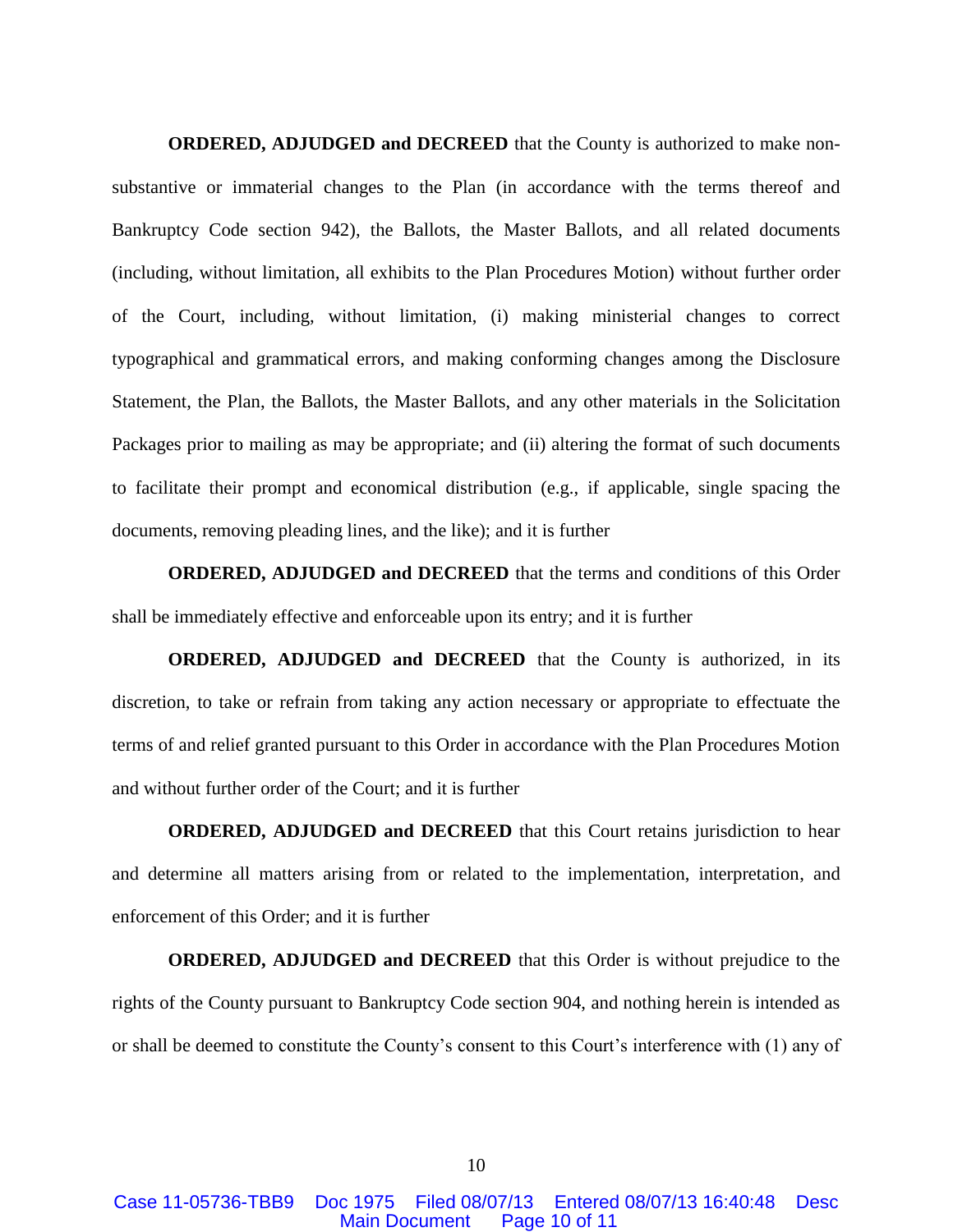the political or governmental powers of the County, (2) any of the property or revenues of the County, or (3) the County's use or enjoyment of any income-producing property.

**DONE AND ORDERED** this the 7th day of August, 2013.

 $7B. B-x$ 

UNITED STATES BANKRUPTCY JUDGE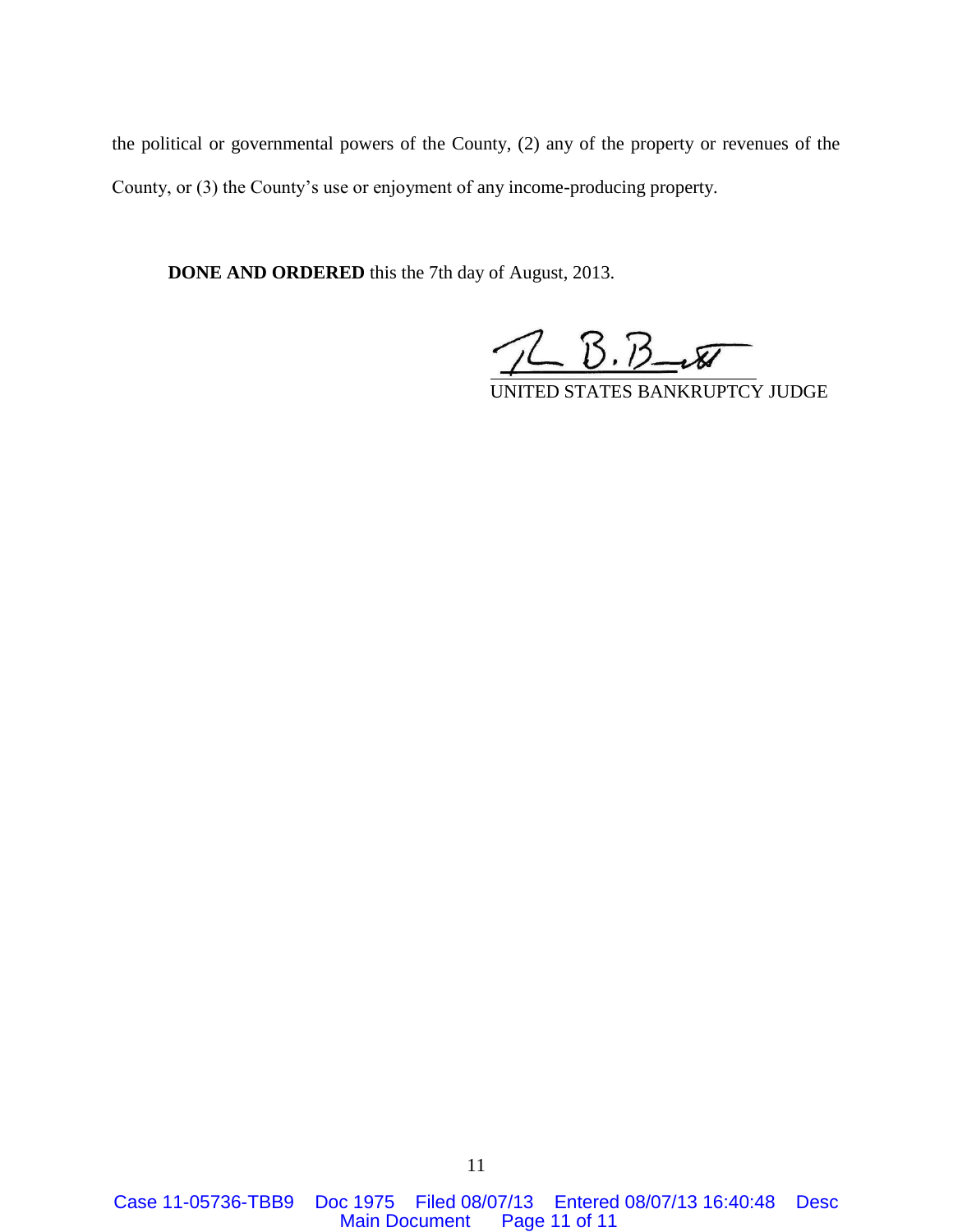# **Notice Recipients**

| District/Off: $1126-2$ | User: Itumlin   | Date Created: $8/7/2013$ |
|------------------------|-----------------|--------------------------|
| Case: 11-05736-TBB9    | Form ID: pdf000 | <b>Total: 269</b>        |

#### **Recipients submitted to the BNC (Bankruptcy Noticing Center) without an address:**

| intp | David Russell          |
|------|------------------------|
| intp | <b>Sharon Rice</b>     |
| intp | Angelina Blackmon      |
| intp | <b>Rickey Davis</b>    |
| intp | Reginald Threadgill    |
| intp | <b>Sharon Owens</b>    |
| intp | Freddie H. Jones       |
| intp | Carlyn R Culpepper     |
| intp | William R. Muhammad    |
| intp | Moore Mary             |
| intp | Roderic V. Royal       |
| cr   | Monster Energy Company |
| cr   | Monticello, LLC        |
| cr   | AТ                     |
|      |                        |

#### **Recipients of Notice of Electronic Filing:**

|            | receptents of Fouce of Electronic Finng.                                                                            |
|------------|---------------------------------------------------------------------------------------------------------------------|
| ba         | J Thomas Corbett<br>thomas_corbett@alnba.uscourts.gov                                                               |
| aty        | Patrick Darby<br>pdarby@babc.com                                                                                    |
| aty        | awilsonwebb@gmail.com;aclgpc@gmail.com<br>A Wilson Webb                                                             |
| aty        | Adrienne K Walker<br>awalker@mintz.com                                                                              |
| aty        | Albert Kass<br>ecfpleadings@kccllc.com                                                                              |
| aty        | Amanda Beckett<br>abeckett@burr.com                                                                                 |
| aty        | Ann C. Robertson<br>arobertson@wcqp.com                                                                             |
| aty        | April Bryan Danielson<br>adanielson@wskllc.com                                                                      |
| aty        | Benjamin Shaw Goldman<br>bgoldman@handarendall.com                                                                  |
| aty        | Bill D Bensinger<br>bbensinger@bakerdonelson.com<br><b>Bradley Richard Hightower</b><br>brhightower@csattorneys.com |
| aty        | Brenton K. Morris<br>bmorris@bcattys.com                                                                            |
| aty        | Brian Malcom<br>brian.malcom@wallerlaw.com                                                                          |
| aty        | Brian Malcom<br>brian.malcom@wallerlaw.com                                                                          |
| aty        | <b>Brian R Walding</b><br>bwalding@waldinglaw.com                                                                   |
| aty        |                                                                                                                     |
| aty        | Bryan Glen Hale<br>bgh@starneslaw.com                                                                               |
| aty        | Calvin Burchard Grigsby<br>cgrigsby@grigsbyinc.com<br>Cathleen C Moore<br>cmoore@burr.com                           |
| aty        | Charles L. Denaburg<br>cdenaburg@najjar.com                                                                         |
| aty        | Charles N Parnell<br>bkrp@parnellcrum.com                                                                           |
| aty<br>aty | Charles R. Johanson, III<br>rjohanson@ehjlaw.com                                                                    |
| aty        | Cherie D Nobles<br>cnobles@hellerdraper.com                                                                         |
| aty        | chawkins@babc.com<br>Christopher L. Hawkins                                                                         |
| aty        | Clark R Hammond<br>crh@jbpp.com                                                                                     |
| aty        | <b>Clifton Charles Mosteller</b><br>cmostell@burr.com                                                               |
| aty        | Cynthia Wilkinson<br>wilkinsonefile@wilkinsonfirm.net                                                               |
| aty        | Daniel D Sparks<br>ddsparks@csattorneys.com                                                                         |
| aty        | Daniel G. Clodfelter<br>danclodfelter@mvalaw.com                                                                    |
| aty        | Daniel J. Ferretti<br>dferretti@bakerdonelson.com                                                                   |
| aty        | David Baddley<br>baddleyd@sec.gov                                                                                   |
| aty        | David A. Sullivan<br>dasnicole@bellsouth.net                                                                        |
| aty        | David A. Sullivan<br>dasnicole@bellsouth.net                                                                        |
| aty        | David A. Wender<br>david.wender@alston.com                                                                          |
| aty        | David B. Anderson<br>dbanderson@andersonweidner.com                                                                 |
| aty        | David E Lemke<br>david.lemke@wallerlaw.com                                                                          |
| aty        | David E Lemke<br>david.lemke@wallerlaw.com                                                                          |
| aty        | David M. Stern<br>dstern@ktbslaw.com                                                                                |
| aty        | David S. Walls<br>davidwalls@mvalaw.com                                                                             |
| aty        | Donald M Wright<br>dwright@sirote.com                                                                               |
| aty        | Elisha D. Graff<br>egraff@stblaw.com                                                                                |
| aty        | <b>Emily Joy Tidmore</b><br>etidmore@spotswoodllc.com                                                               |
| aty        | Eric Kay<br>erickay@quinnemanuel.com                                                                                |
| aty        | Eric Schaffer<br>eschaffer@reedsmith.com                                                                            |
| aty        | Grace Long Kipp<br>gkipp@spotswoodllc.com                                                                           |
| aty        | H. Slayton Dabney<br>sdabney@dabneypllc.com                                                                         |
| aty        | HENRY W. BLIZZARD<br>hwb@wcqp.com                                                                                   |
| aty        | Harold Douglas Redd, Sr<br>bk2300@charter.net                                                                       |
| aty        | heath.fite@wallerlaw.com<br>Heath A Fite                                                                            |
| aty        | Heath A Fite<br>heath.fite@wallerlaw.com                                                                            |
| aty        | J Leland Murphree<br>Lmurphree@maynardcooper.com                                                                    |
| aty        | <b>James Blake Bailey</b><br>jbailey@babc.com                                                                       |

TOTAL: 14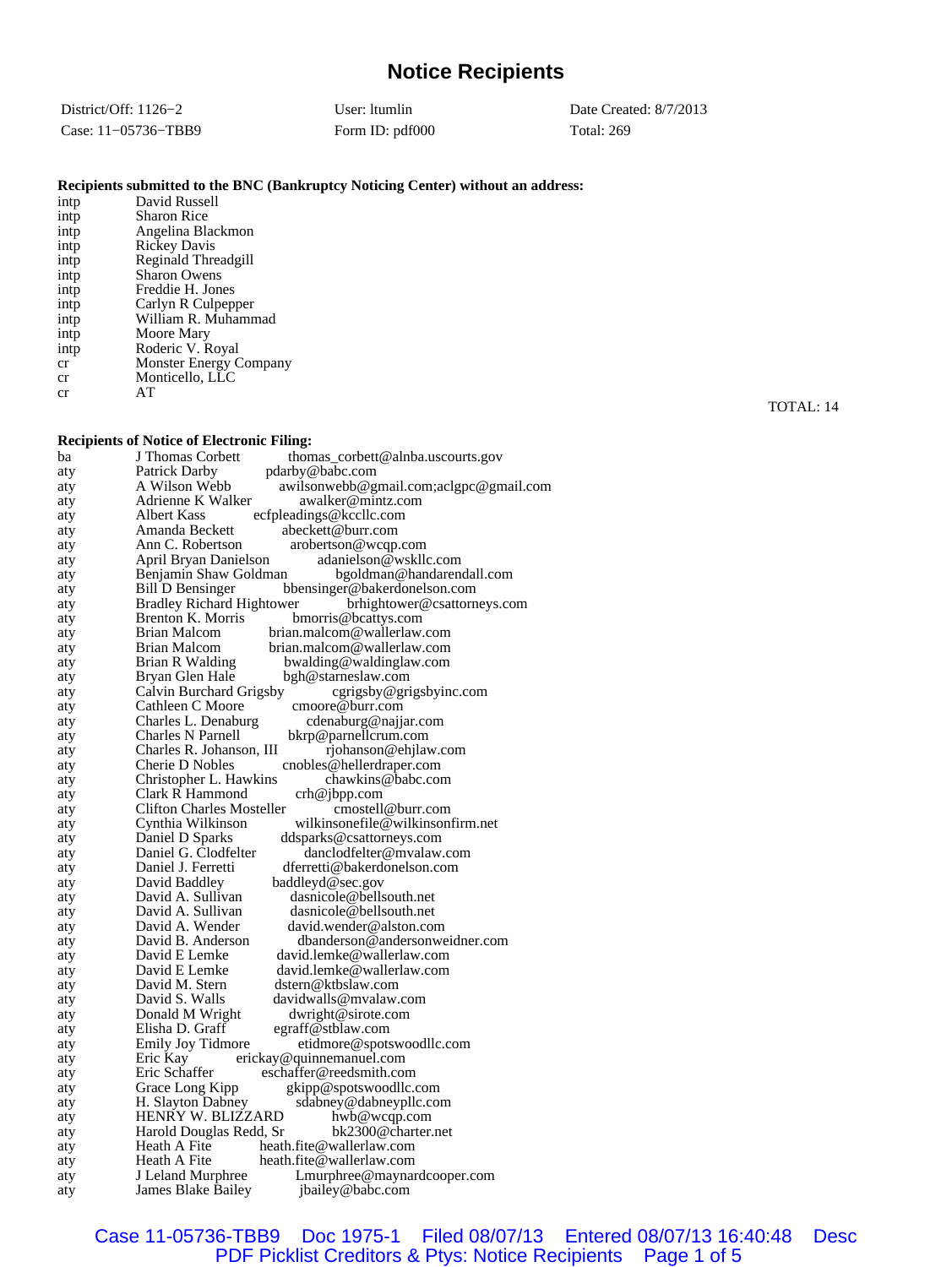aty James Cicero Huckaby , Jr jch@csattorneys.com aty James E. Bailey, III jeb.bailey@butlersnow.com<br>aty James H White invite@bakerdonelson.com aty James H White jwhite@bakerdonelson.com<br>aty James S Carr, M jcarr@kelleydrye.com aty James S Carr, M jcarr@kelleydrye.com<br>aty Jamie Alisa Wilson jwilson@bcattys.co aty Jamie Alisa Wilson jwilson@bcattys.com<br>aty Jamie Alisa Wilson jwilson@bcattys.com aty Jamie Alisa Wilson *jwilson@bcattys.com*<br>aty Jay Murrill jay@rileyjacksonlaw.com aty Jay Murrill jay@rileyjacksonlaw.com aty Jay H. Clark jc@wallacejordan.com<br>aty Jay R. Bender jbender@babc.com aty Jay R. Bender jbender@babc.com<br>aty Jayna Partain Lamar jlamar@may aty Jayna Partain Lamar jlamar@maynardcooper.com aty Jennifer Harris Henderson jhenderson@babc.com<br>aty Jennifer Stapleton Morgan jmorgan@handarendal aty Jennifer Stapleton Morgan jmorgan@handarendall.com<br>aty Joe A. Joseph ijoseph@burr.com aty Joe A. Joseph jjoseph@burr.com<br>aty Joel E. Dillard jdillard@baxleydi aty Joel E. Dillard jdillard@baxleydillard.com aty Justin G Williams jwilliams@tannerguincrowell.com<br>aty K Mark Parnell parnell@wskllc.com aty K Mark Parnell parnell@wskllc.com<br>aty Lachlan William Smith muslem was well-Lachlan William Smith wsmith@wcqp.com<br>Larry Brittain Childs larry.childs@wallerlav aty Larry Brittain Childs larry.childs@wallerlaw.com aty Larry Brittain Childs larry.childs@wallerlaw.com aty Laura E. Appleby appleby@chapman.com<br>aty Laurence Jones McDuff aurence.mcduff@ aty Laurence Jones McDuff laurence.mcduff@arlaw.com<br>aty Lawrence A Larose llarose@winston.com aty Lawrence A Larose llarose@winston.com aty Lee R. Benton lbenton@bcattys.com<br>aty Lee R. Benton lbenton@bcattys.com aty Lee R. Benton lbenton@bcattys.com<br>aty Lee Wendell Loder loderlawfirm@a aty Lee Wendell Loder loderlawfirm@aol.com<br>aty Leslie M. Klasing klasing@wskllc.com aty Leslie M. Klasing klasing@wskllc.com<br>atv Lindan J. Hill lhill@johnstonbarton.com aty Lindan J. Hill lhill@johnstonbarton.com<br>aty Mark P. Williams mpwilliams@nwkt.co aty Mark P. Williams mpwilliams@nwkt.com<br>aty Matthew G Weathers mweathersmatt@gm Matthew G Weathers mweathersmatt@gmail.com<br>Max A. Moseley mmoseley29@hotmail.com aty Max A. Moseley mmoseley29@hotmail.com<br>aty Michael J. Antonio, Jr. MAnt003@AOL.com Michael J. Antonio, Jr. aty Michael Leo Hall mhall@burr.com<br>aty Michael Robert Paslay mike.paslay aty Michael Robert Paslay mike.paslay@wallerlaw.com<br>
Michael Robert Paslay mike.paslay@wallerlaw.com aty Michael Robert Paslay mike.paslay@wallerlaw.com<br>aty Miles W. Hughes mwhughes@mwe.com mwhughes@mwe.com aty R Shan Paden spaden@padenlawyers.com<br>aty R. Scott Williams rsw@hsy.com aty R. Scott Williams aty Rachel L Webber bknotice@rcslaw.com<br>aty Raymond P. Fitzpatrick, Jr. pfitzpatrick aty Raymond P. Fitzpatrick, Jr. rpfitzpatrick@fcclawgroup.com<br>aty Richard Patrick Carmody richard.carmody@arlaw.com aty Richard Patrick Carmody richard.carmody@arlaw.com<br>aty Robert Potter robert@mcplaw.com aty Robert Potter robert@mcplaw.com aty Robert Potter robert @mcplaw.com<br>aty Robert C Keller rilawoff @bellsoutl Robert C Keller rijlawoff @bellsouth.net<br>Robert J Pfister rpfister @ktbslaw.com aty Robert J Pfister rpfister@ktbslaw.com<br>aty Robert K. Spotswood rks@spotswood aty Robert K. Spotswood rks@spotswoodllc.com<br>aty Romaine S Scott, III rss@saslawllc.com aty Romaine S Scott, III aty Russell Rutherford russell.rutherford@arlaw.com<br>aty Russell McWhorter Cunningham, IV russell@cunninghamfirmllc.com aty Russell McWhorter Cunningham , IV russell McWhorter Cunningham , IV russell McWhorter Cunningham aty Ryan K Cochran ryan.cochran@wallerlaw.com<br>aty Ryan K Cochran ryan.cochran@wallerlaw.com aty Ryan K Cochran ryan.cochran@wallerlaw.com aty Salem Resha, Jr. snr@wilsonresha.com<br>aty Samuel M. Kidder skidder@ktbslaw.co aty Samuel M. Kidder skidder@ktbslaw.com aty Samuel S Kohn skohn@winston.com<br>aty Sheila G. deLa Cruz sdelacruz@hf-la aty Sheila G. deLa Cruz sdelacruz@hf−law.com aty Stephen B Porterfield sporterfield@sirote.com<br>aty Steven D Altmann saltmann@najjar.com aty Steven D Altmann saltmann@najjar.com aty Steven M. Fuhrman sfuhrman@stblaw.com<br>aty Timothy M Lupinacci tlupinacci@bakerdor tlupinacci@bakerdonelson.com aty Tristan Manthey tmanthey@hellerdraper.com<br>aty UW Clemon uwclemon@waadlaw.com aty U W Clemon uwclemon@waadlaw.com<br>aty W Patton Hahn phahn@bakerdonelson.c aty W Patton Hahn phahn@bakerdonelson.com<br>aty Walter F McArdle wfm@spain-gillon.com aty Walter F McArdle wfm@spain−gillon.com aty William H Patrick, III wpatrick@hellerdraper.com<br>aty William L Longshore, III billy3@longshorebuck.com aty William L Longshore, III billy3@longshorebuck.com<br>atv William P. Smith wsmith@mwe.com aty William P. Smith wsmith@mwe.com<br>aty William W Kannel wkannel@mintz.c aty William W Kannel wkannel@mintz.com<br>aty Wilson F. Green wgreen@fleenorgreen.c aty Wilson F. Green wgreen@fleenorgreen.com

#### **Recipients submitted to the BNC (Bankruptcy Noticing Center):**

| db | Jefferson County, Alabama<br>AL 35203 |                                                      | Room 280 Courthouse | 716 North Richard Arrington Jr.        |                      | Birmingham, |
|----|---------------------------------------|------------------------------------------------------|---------------------|----------------------------------------|----------------------|-------------|
| cr | Regions Bank                          | c/o Jayna Lamar                                      | 1901 6th Ave North  | Suite 2400                             | Birmingham, AL 35203 |             |
| cr |                                       | Bank of New York Mellon, as Indenture Trustee        |                     | c/o Waller Lansden Dortch & Davis, LLP |                      | Attn: Ryan  |
|    |                                       | Cochran 511 Union Street, Suite 2700                 |                     | Nashville, TN 37219                    |                      |             |
| cr |                                       | Assured Guaranty Municipal Corp. 31 West 52nd Street |                     | New York, NY 10019                     |                      |             |

#### Case 11-05736-TBB9 Doc 1975-1 Filed 08/07/13 Entered 08/07/13 16:40:48 Desc PDF Picklist Creditors & Ptys: Notice Recipients Page 2 of 5

TOTAL: 118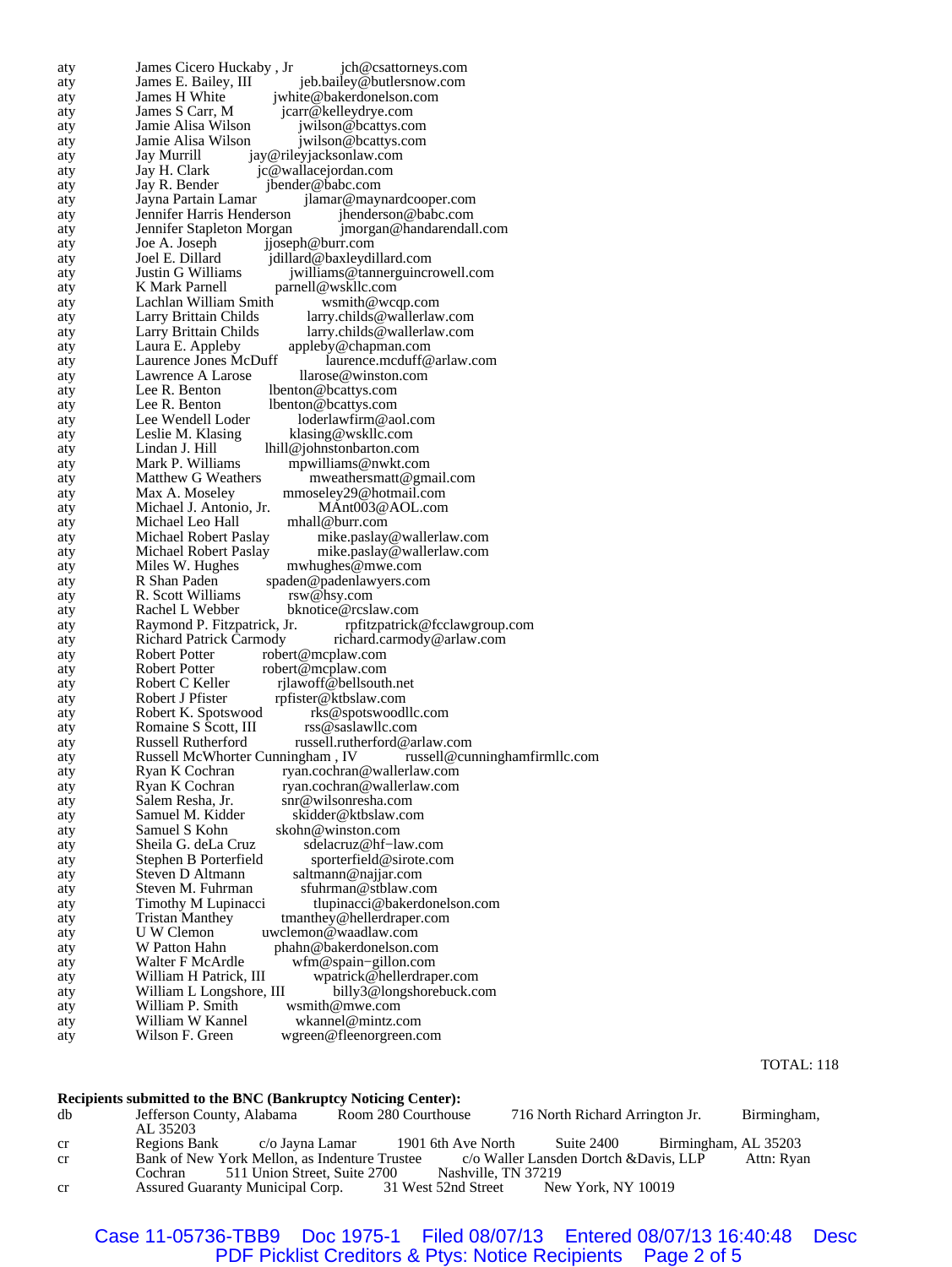aty Kenneth Klee 1999 Avenue of the Stars 39th Floor Los Angeles, CA 90067−6049 cr Ambac Assurance Corporation c/o Najjar Denaburg PC 2125 Morris Avenue Birmingham, AL 35203<br>J.P. Morgan Securities, Inc. cr J.P. Morgan Securities, Inc. c/o Clark R. Hammond 569 Brookwood Village, Ste 901 Birmingham, AL 35209 cr JPMorgan Chase Bank, N.A. c/o Clark R. Hammond, Esq. 569 Brookwood Village, Ste Birmingham, AL 35209 cr City of Center Point, Alabama P.O. Box 9847 Center Point, AL 35220<br>Cr National Public Finance Guarantee Corporation c/o Benjamin S. Goldman cr National Public Finance Guarantee Corporation c/o Benjamin S. Goldman 2001 Park Place North Suite 1200 Birmingham, AL 35203<br>Lloyds TSB Bank plc c/o Stephen B. Porterfield cr Lloyds TSB Bank plc c/o Stephen B. Porterfield Sirote &Permutt, P.C. 2311 Highland Avenue S. Birmingham, AL 35205<br>Nova Scotia c/o Stephen B cr Nova Scotia c/o Stephen B. Porterfield Sirote &Permutt, P.C. 2311 Highland Avenue S. Birmingham, AL 35205 cr Carmella S. Macon 2316 Beulah Avenue Sw Birmingham, AL 35211<br>cr Societe Generale c/o Stephen B. Porterfield Sirote & Permutt, P.C. cr Societe Generale c/o Stephen B. Porterfield Sirote &Permutt, P.C. 2311 Highland Avenue Birmingham, AL 35205 cr U.S. Bank National Association Engel, Hairston &Johanson, P.C. c/o Charles R. Johanson, III P.O. Birmingham, AL  $35202$ <br>
V York Mellon c/o Stephen B. Porterfield cr The Bank of New York Mellon c/o Stephen B. Porterfield Sirote &Permutt, P.C. 2311 Highland Avenue S. Birmingham, AL 35205<br>Jefferson County Personnel Board c/o Benton & Centeno, LLP intp Jefferson County Personnel Board c/o Benton &Centeno, LLP 2019 Third Avenue North Birmingham, AL 35203 op Kurtzman Carson Consultants LLC Attn: James Le 2335 Alaska Ave. El Segundo, CA 90245 intp John Vos 1430 Lincoln Ave San Rafael, CA 94901<br>cr CITY OF BIRMINGHAM, ALABAMA 1205 North 19th Stgreet cr CITY OF BIRMINGHAM, ALABAMA 1205 North 19th Stgreet Birmingham, AL 35234<br>cr James Hernandez P. O. Box 122 Lynn, AL 35575 cr James Hernandez P. O. Box 122 Lynn, AL 35575<br>intp Mike Hale Jefferson County Sheriff's Departme 800 N. 22nd St. intp Mike Hale Jefferson County Sheriff's Departme 800 N. 22nd St. Birmingham, AL 35203 US<br>intp Jefferson County Board of Education c/o Whit Colvin 1910 1st Avenue North Birmingham, AL intp Jefferson County Board of Education 35203<br>Beers Properties, LLC cr Beers Properties, LLC c/o Longshore, Buck &Longshore, P.C. 2009 2nd Avenue North Birmingham, AL 35203<br>All Temps Systems Inc. c/o Andre M. Toffel, PC intp All Temps Systems Inc. c/o Andre M. Toffel, PC 600 North 20th Street Suite<br>300 Birmingham, AL 35203 Birmingham, AL 35203 cr Elevator Maintenance and Repair, Inc c/o Parnell and Crum P.A. PO Box 2189 Montgomery, AL 36102<br>Gene J. Gonsoulin cr Gene J. Gonsoulin 868 Saddleback Road Oneonta, AL 35121<br>intp William D. McAnally 1929 Third Avenue North Suite 800 intp William D. McAnally 1929 Third Avenue North Suite 800 Birmingham, AL 35203<br>intp Aubrey Finley 1929 Third Avenue North Suite 800 Birmingham, AL 35203 inte Avenue North Suite 800 Birmingham, AL 35203<br>1929 Third Avenue North Suite 800 Birmingham, AL 35203 intp Robert Thompson 1929 Third Avenue North Suite 800 Birmingham, AL 35203<br>intp Fraternal Order of Police Lodge 64 1929 Third North Suite 800 Birmingham, AL 35203 intp Fraternal Order of Police Lodge 64 1929 Third North Suite 800<br>intp BILLY LYNN GEORGE 127 MCKEE ST BESSEMER, AL 35023 intp BILLY LYNN GEORGE 127 MCKEE ST BESSEMER, AL 35023<br>intp U.S. Securities and Exchange Commission Atlanta Regional Office 950 East Paces Ferry Road, U.S. Securities and Exchange Commission N.E. Suite 900 Atlanta, GA 30326-1382<br>Lara Swindle Lara c/o Wiggins, Childs, Quinn intp Lara Swindle Lara c/o Wiggins, Childs, Quinn &Pantazis The Kress Building 301 19th St Birmingham, AL 35003 cr Medical Data Systems, Inc. c/o Bryan G. Hale 100 Brookwood Place Seventh Floor Birmingham, AL 35209 cr PATRICIA DIANNA WORKING 1417 HICKORY LANEE BIRMINGHAM, AL 35235<br>cr Unisys Corporation c/o Dana S. Plon, Esquire Sirlin Gallogly & Lesser, P.C. 123 South Broad Street, cr Unisys Corporation c/o Dana S. Plon, Esquire Sirlin Gallogly & Lesser, P.C. Suite 2100 Philadelphia, PA 19109 intp State of Alabama, Department of Finance c/o ROSEN HARWOOD, PA Rachel L. Webber,<br>Esq 2200 Jack Warner Parkway, Suite 200 Post Office Box 2727 Tuscaloosa, AL 35403-2727 Esq 2200 Jack Warner Parkway, Suite 200 Post Office Box 2727 Tuscaloosa, AL 35403−2727 intp City of Prichard, Alabama c/o R. Scott Williams Haskell Slaughter Young &Rediker, LLC<br>Park Place, Suite 1400 Birmingham, AL 35203 Park Place, Suite 1400 Birmingham, AL 35203 intp John Mason IV 1826 3rd Avenue North Suite 300 Bessemer, AL 35020 cr BBA Development, LLC c/o Burr & Forman LLP Amanda Beckett 420 N 20th St., Ste 3400 Birmingham. AL 35203 3400 Birmingham, AL 35203<br>Owens & Minor, Inc. Hirschle intp Owens &Minor, Inc. Hirschler Fleischer, P.C. P.O. Box 500 Richmond, VA 23218−0500 cr B.A.S.L.L.P. c/o Salem Resha Jr 1516 20th St So Ste A Birmingham, AL 35203<br>cr Floyd McGinnis c/o Albert L. Jordan P.O. Box 530910 Birmingham, AL 35253 cr Floyd McGinnis c/o Albert L. Jordan P.O. Box 530910 Birmingham, AL 35253<br>cr Rick Erdemir c/o Albert L. Jordan P.O. Box 530910 Birmingham, AL 35253 cr Rick Erdemir c/o Albert L. Jordan P.O. Box 530910 Birmingham, AL 35253<br>cr Lara Swindle Wiggins. Childs, Quinn & Pantazis, LLC c/o Ann C. Robertson 301 19th Street cr Lara Swindle Wiggins. Childs, Quinn &Pantazis, LLC<br>North Birmingham, AL 35203 Birmingham, AL 35203 intp Harold Douglas Redd 5343 Old Springville Road Pinson, Al 35126<br>cr Wells Fargo Financial Leasing, Inc. 800 Walnut Street MAC F4031-050 cr Wells Fargo Financial Leasing, Inc. 800 Walnut Street MAC F4031–050 Des Moines, IA 50309<br>cr Collette Funderburg c/o Michael J. Antonio, Jr. 2516 11th Avenue North Birmingham, AL 35234 cr Collette Funderburg c/o Michael J. Antonio, Jr. intp CSX Transportation, Inc. c/o James H. White, IV 420 20th Street North Suite 1600 Birmingham, AL 35203 Birmingham, AL 35203<br>over, Alabama 100 Municipal Lane cr City of Hoover, Alabama 100 Municipal Lane Hoover, AL 35216 intp James Pruitt c/o Wilkinson Law Firm 215 N. Richard Arrington, Jr. Blvd. Suite 811 Birmingham, AL 35203<br>Universal Hospital Services, Inc. cr Universal Hospital Services, Inc. 211 Summit Parkway, Suite 128 Birmingham, AL 35209 intp JAMES R CRÂNE c/o Najjar Denaburg PC 2125 Morris Avenue Birmingham, AL 35203<br>cr Lehman Brothers Special Financing Inc. c/o Christian & Small LLP 505 20th Street North Suite cr Lehman Brothers Special Financing Inc. 1800 Birmingham, AL 35203<br>W.C. Rice Oil Company, Inc. c/o James H. White, IV intp W.C. Rice Oil Company, Inc. c/o James H. White, IV 420 20th Street North Suite<br>1600 Birmingham AL 35203 Birmingham, AL 35203

Case 11-05736-TBB9 Doc 1975-1 Filed 08/07/13 Entered 08/07/13 16:40:48 Desc PDF Picklist Creditors & Ptys: Notice Recipients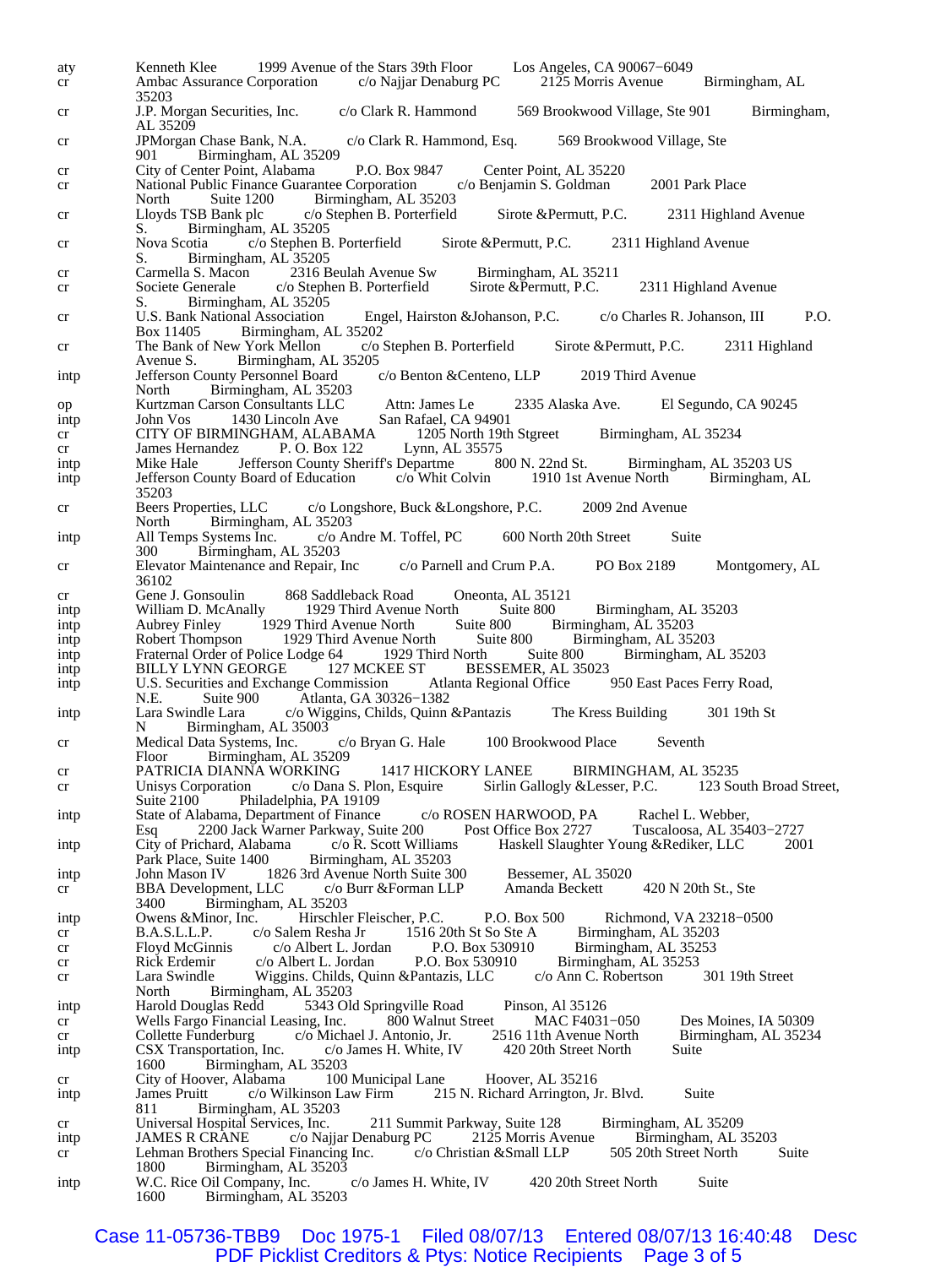intp BNSF Railway Company c/o James H. White, IV 420 20th Street North Suite 1600 Birmingham, AL 35203 1600 Birmingham, AL 35203<br>Delores W. Frost c/o W. L. Lo cr Delores W. Frost c/o W. L. Longshore, III 2009 2nd Avenue North Birmingham, AL 35203<br>intp Fairfield Ventures, LLC 2001 Park Place North, Suite 1400 Birmingham intp Fairfield Ventures, LLC 2001 Park Place North, Suite 1400 Birmingham<br>intp Moore Oil Company c/o Brenton K. Morris, Esq. 2019 Third Avenue North intp Moore Oil Company c/o Brenton K. Morris, Esq. 2019 Third Avenue North Birmingham, AL 35203<br>cr Innovation Depot, Inc. as successor to Entrepreneurial Center 1500 First Avenue North Birmingham, AL cr Innovation Depot, Inc. as successor to Entrepreneurial Center 35203 U.S.A. mv The Bank of New York Mellon, as Indenture Trustee c/o Waller Lansden Dortch &Davis, LLP 1901 Sixth<br>Avenue North, Suite 1400 Birmingham, AL 35203 Avenue North, Suite 1400 Birmingham, AL 35203<br>First Commercial Bank, as Indenture Trustee 800 Shades Creek, Parkway cr First Commercial Bank, as Indenture Trustee 800 Shades Creek, Parkway Birmingham, AL 35209 intp George Carpinello One Federal Place 1819 5th Ave North Birmingham, AL 35203 mv Maralyn Gholston Mosley 1208 17th Street SW Birmingham, AL 35211 mv Maralyn Gholston Mosley 1208 17th Street SW Birmingham, AL 35211<br>aplt Maralyn Gholston Mosley 1208 17th Street SW Birmingham, AL 35211 aplt Maralyn Gholston Mosley 1208 17th Street SW Birmingham, AL 35211<br>intp Brenda Walls c/o Walter F. McArdle Spain & Gillon, LLC 2117 Second Avenue intp Brenda Walls c/o Walter F. McArdle North Birmingham, AL 35203<br>Thadd Tidwell c/o Walter F. M intp Thadd Tidwell c/o Walter F. McArdle Spain &Gillon, LLC 2117 Second Avenue North Birmingham, AL 35203<br>William A Bell, Sr Burr Forman LLP res William A Bell, Sr Burr Forman LLP 420 N 20th St. Suite 3400 Birmingham, AL 35203<br>
res City of Birmingham, Alabama Burr & Forman LLP 420 N 20th St., Suite 3400 Birmingham, AL res City of Birmingham, Alabama 35203 cr City of Bessemer, Alabama City Attorney 1813 3rd Avenue N. Suite 200 Bessemer, AL 35020 intp Haskell Slaughter Young &Rediker, LLC 2001 Park Place North 1400 Park Place Tower Birmingham, AL 35203<br>Matthew Howard c/o White Ar intp Matthew Howard c/o White Arnold &Dowd P.C. 2025 Third Avenue North Suite 500 Birmingham, AL 35203<br>Ronald Harold Steber c/o Ro cr Ronald Harold Steber c/o Robert Potter, Mann &Potter, P.C. 600 University Park Place, Suite 250 Birmingham, Al 35209<br>Ala Gas Co 605 Richard Ar cr Ala Gas Co 605 Richard Arrington Jr BL N Birmingham<br>cr Ad Hoc Sewer Warrantholders c/0 Tanner Guin & Crowell, LLC cr Ad Hoc Sewer Warrantholders c/0 Tanner Guin & Crowell, LLC 2711 University Blvd. Tuscaloosa<br>tr Bank of New York Mellon, as Indenture Trustee Fic/o Waller Lansden Dortch & Davis, LLP Attn: Ryan tr Bank of New York Mellon, as Indenture Trustee Cochran 511 Union Street, Suite 2700 Nashville, TN 37219<br>
Jonathan M. Wagner Kramer Levin Naftalis & Frankel LLP 1177 Avenue of the Americas intp Jonathan M. Wagner Kramer Levin Naftalis &Frankel LLP 1177 Avenue of the Americas New York, NY 10036 intp Fundamental Partners II LP 745 Fifth Avenue, 30th Floor New York, NY 10151<br>
intp Kurtzman Carson Consultants LLC Attn: James Le 2335 Alaska Ave. El Segundo, CA 90245 intp Kurtzman Carson Consultants LLC Attn: James Le 2335 Alaska Ave. El Segundo, CA 9024:<br>
Monarch Alternative Solutions Master Fund Ltd c/o Monarch Alternative Capital LP 535 Madison intp Monarch Alternative Solutions Master Fund Ltd Avenue, Floor 26 New York, NY 10022<br>Stone Lion Capital Partners LP 555 Fifth intp Stone Lion Capital Partners LP 555 Fifth Avenue 18th Floor New York, NY 10017<br>
intp Societe Generale, New York Branch 1221 Avenue of the Americas New York, NY 10020 intp Societe Generale, New York Branch 1221 Avenue of the Americas New York, NY 1 Concrete Cenerale, New York, NY 1 Concrete Concrete Concrete Concrete Concrete Concrete Concrete Concrete Concrete Concrete Concrete Concret cr Dell Marketing, L.P. c/o Streusand, Landon &Ozburn, LLP 811 Barton Springs Rd. Suite 811 Austin, TX 78704<br>Carl A. Tomtis 1735 M intp Carl A. Tomtis 1735 Mountain Laurel Lane Hoover, AL 35244−1129 intp Monarch Capital Master Partners II LP c/o Monarch Alternative Capital LP 535 Madison Avenue, Floor 26 New York, NY 10022 intp The Water Works Board of the City of Birmingham 3600 1st Avenue North Birmingham, AL 35222 intp Mike Agnesia c/o Benton & Centeno, LLP 2019 Third Avenue North Birmingham, AL 35203<br>intp David Harris, III c/o Benton & Centeno, LLP 2019 Third Avenue North Birmingham, AL 35203 David Harris, III c/o Benton &Centeno, LLP 2019 Third Avenue North Birmingham, AL 35203<br>Charles E Wilson c/o Benton &Centeno, LLP 2019 Third Avenue North Birmingham, AL 35203 intp Charles E Wilson c/o Benton &Centeno, LLP 2019 Third Avenue North Birmingham, AL 35203<br>spotswood SPOTSWOOD SANSOM &SANSBURY LLC 2100 Third Ave N #940 Birmingham, aty Spotswood SPOTSWOOD SANSOM &SANSBURY LLC AL 35203<br>Aaron Power aty Aaron Power 1100 Louisiana Ste 4000 Houston, TX 77002−5213 aty Amy Caton Kramer Levin Naftalis &Frankel LLP 1177 Avenue of the Americas New York, NY 10036 aty Ann E. Acker 111 W. Monroe St. Chicago, IL 60603<br>aty Ann E. Acker 111 W. Monroe St. Chicago, IL 60603 aty Ann E. Acker 111 W. Monroe St. Chicago, IL 60603–4080<br>aty Brian P. Hall 1230 Peachtree Street NE Atlanta, GA 30309aty Brian P. Hall 1230 Peachtree Street NE Atlanta, GA 30309–3592<br>aty Carrie V. Hardman Winston & Strawn LLP 200 Park Avenue Carrie V. Hardman Winston &Strawn LLP 200 Park Avenue New York, NY 10166–4193<br>Chevene Hill PO Box 59383 Homewood, Al 35259 aty Chevene Hill PO Box 59383 Homewood, Al 35259<br>
clark T. Whitmore 3300 Wells Fargo Center 90 South Seventh Street aty Clark T. Whitmore 3300 Wells Fargo Center 90 South Seventh Street Minneapolis, MN 55402<br>aty Corinne Ball Jones Day 222 East 41st Street New York, NY 10017 aty Corinne Ball Jones Day 222 East 41st Street New York, NY 10017<br>
aty Dana S Plon Sirlin Gallogly & Lesser, P.C. 123 South Broad Street Suite aty Dana S Plon Sirlin Gallogly &Lesser, P.C. 123 South Broad Street Suite 2100 Philadelphia, PA 19109<br>Daniel Holzman aty Daniel Holzman 51 Madison Ave 22nd Floor Ney York, NY 10010<br>aty David L. Eades 100 North Tryon Street Ste 4700 Charlotte, NC 28202-4003 aty David L. Eades 100 North Tryon Street Ste 4700 Charlotte, NC 28202–4003<br>aty Elan Daniels Kramer Levin Naftalis & Frankel LLP 1177 Avenue of the Americas aty Elan Daniels Kramer Levin Naftalis & Frankel LLP 1177 Avenue of the Americas New York, NY<br>aty Frank O. Hanson 4401 Gary Avenue Fairfield, AL 35064 aty Frank O. Hanson 4401 Gary Avenue aty Gregory Andrew Kopacz McDermott Will &Emery LLP 340 Madison Avenue New York, NY 10173–1922<br>Henry Walker, Jr aty Frenry Walker, Jr 2330 Highland Ave Birmingham, AL 35205<br>aty Ian Dattner Simpson Thacher & Bartlett LLP 425 Lexington Avenue aty Ian Dattner Simpson Thacher &Bartlett LLP 425 Lexington Avenue New York, NY 10017 aty Jake Shields 51 Madison Ave 22nd Floor Ney York, NY 10010<br>aty James Spiotto 111 W. Monroe St. Chicago, IL 60603 111 W. Monroe St. aty James Spiotto 111 W. Monroe St. Chicago, IL 60603<br>aty Jeffrey McClellan 1200 Abernathy Road NE Ste 1200 aty Jeffrey McClellan 1200 Abernathy Road NE Ste 1200 Ste 1200 Atlanta, GA 30328<br>dty Jon Pickhardt 51 Madison Avenue 22nd Floor New York, NY 10010 aty Jon Pickhardt 51 Madison Avenue 22nd Floor New York, NY 1001<br>aty Joyce Gorman 1875 K Street N.W. Ste 750 Washington, DC 20006 aty Joyce Gorman 1875 K Street N.W. Ste 750 Washington, DC 20006<br>aty Katherine Scherling 51 Madison Ave 22nd Floor New York, NY 10010 aty Katherine Scherling 51 Madison Ave 22nd Floor

Case 11-05736-TBB9 Doc 1975-1 Filed 08/07/13 Entered 08/07/13 16:40:48 Desc PDF Picklist Creditors & Ptys: Notice Recipients Page 4 of 5